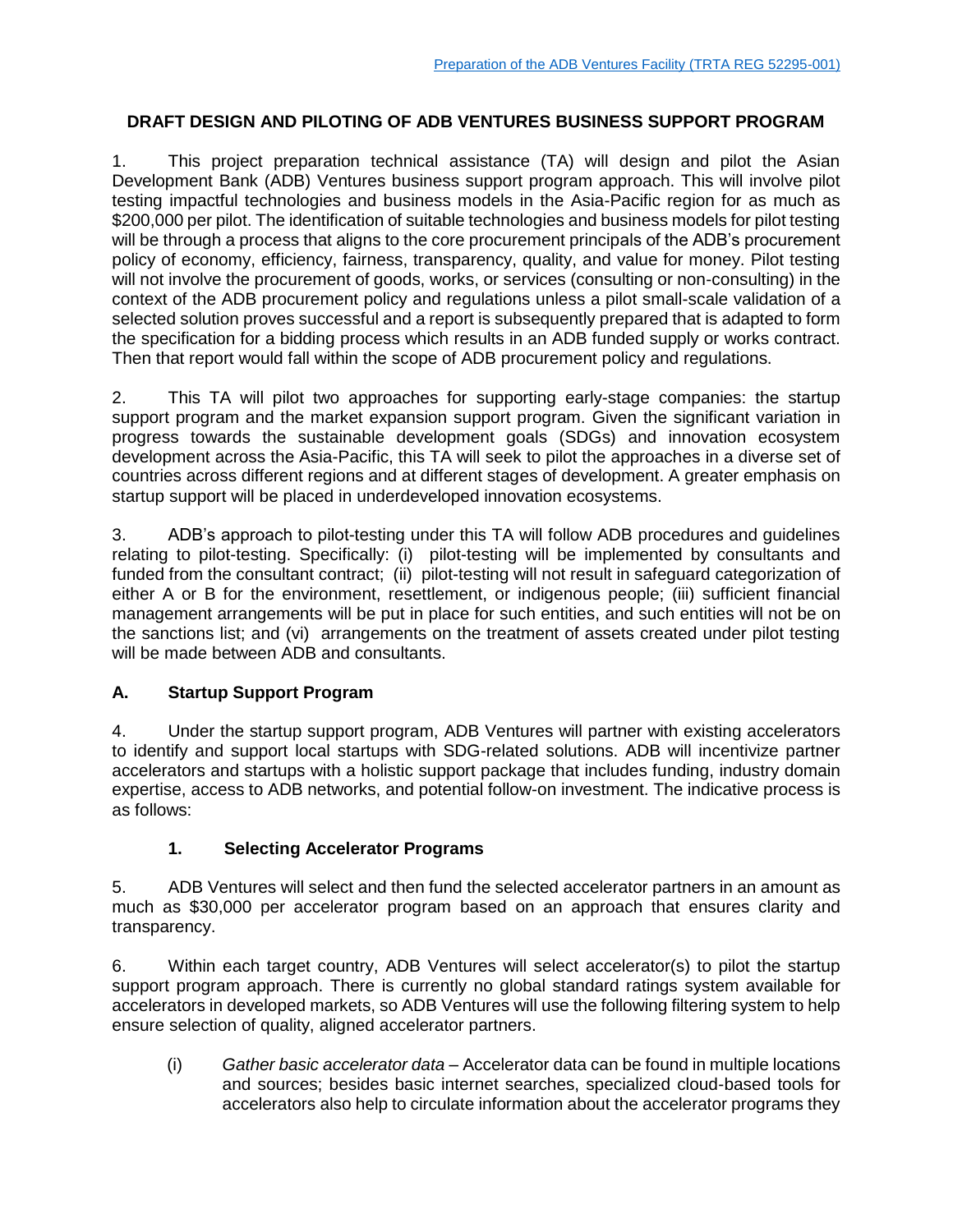serve. ADB will use such tools as Gust, Conveners, F6S, and Hatcher+, as well as ecosystem partners such as AWS, Google, Microsoft, e27, etc., plus local on-theground referrals, to gather basic in-country accelerator data.

- (ii) *Store accelerator data and criteria*  ADB Ventures will gather and store basic accelerator data (such as location, backers, number of cohorts, duration, investment, etc.) in the ADB's Consultant Management System (CMS).
- (iii) *Outreach* ADB Ventures team will try to contact each accelerator in the database to help gather additional data. While in-person interviews may not always be possible, ADB Ventures will use questionnaires and/or skype calls to gather data not readily available online but key to this process.

7. Subsequent to data collection, ADB Ventures will select suitable accelerator partners. This process will focus on each candidate accelerator's viability, focus, reputation, funding mechanisms, success rate, etc. This process will run through CMS and result in a short list of 3 accelerator partner candidates per country (note that there might be a smaller number in lesser developed ecosystems). These final candidates will be reviewed by a selection committee made up of ADB staff and early-stage investment experts selected by ADB. A draft contractual agreement will be made to the successful candidate selected pursuant to this selection process. If, for any reason, the successful candidate accelerator does not accept the ADB Ventures proposal the proposal will be offered to the runner-up, as determined by the selection committee.

## **2. ADB Ventures Offer to Accelerator Programs**

8. Once an accelerator program has been selected, ADB will propose the following arrangement:

- 9. For the accelerators, ADB Ventures will:
	- (i) Support 2-3 companies that offer SDG-related solutions that have been accepted into the accelerator program.
	- (ii) Offer introductions to accelerator "perks" program suppliers, such as Google Cloud, AWS, Microsoft, SendGrid and others.
	- (iii) Include the accelerators in press, road shows, and other marketing campaigns both locally and regionally.
	- (iv) Help the accelerators promote their programs via mailers, shout-outs, etc. especially for the call out for companies with specific SDG-related focus.
- 10. In exchange, under the terms of the contract, the accelerators will:
	- (i) Apply the ADB Ventures impact and gender investment lens to their screening process and share with ADB the applications of those companies they deem appropriate to the SDG targets.
	- (ii) Give ADB the option to support SDG-related companies that join the program.
	- (iii) Help publicize ADB's involvement in the program.

## **3. Selecting & Rewarding Startups**

11. ADB will provide cash incentives as large as \$15,000 to 2-3 startups identified by accelerator partners under each accelerator program. At least one cash incentive per program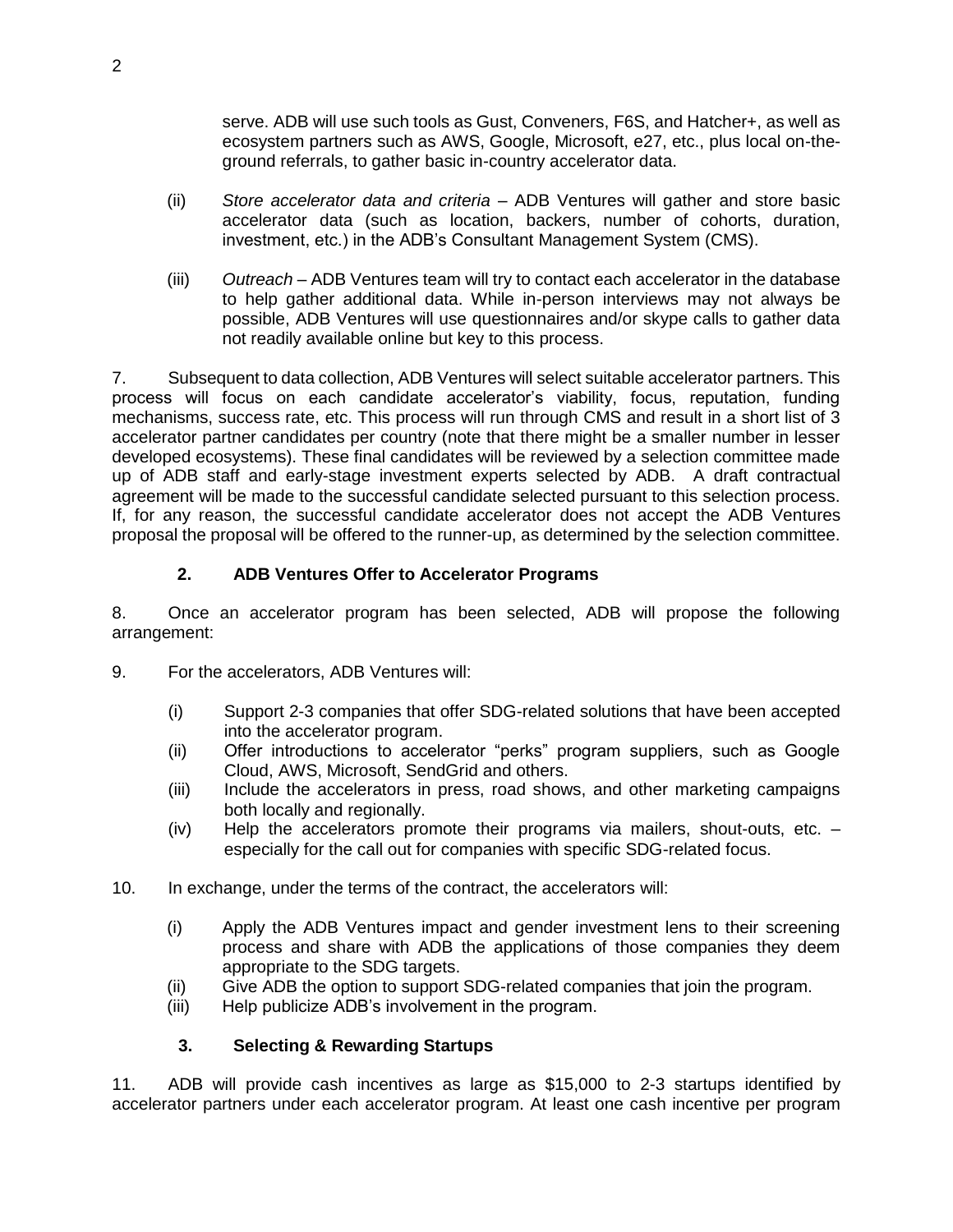will be earmarked for a startup with a female founder or co-founder. ADB will then track the progress of these ADB Ventures Awardees with a view towards possible pilot testing and/or investment by ADB of \$30,000-100,000. The amount of the investment will be sized in each case with a view towards moving the company through its current phase.

12. Generally, the process of selecting startups for awards, and then possible pilot testing and/or investment involves a multi-month series of events. Every accelerator is different, but broadly, the steps involved are:

- (i) Publicizing the accelerator program and opening applications;
- (ii) Application period and additional publicity (1-3 months);
- (iii) Review of applicants, resulting in selection of semi-finalists (1 month);
- (iv) Finalists pitch and/or Boot Camp (1-2 weeks);
- (v) Cohort is selected (1 week);
- (vi) Program starts (Program length is anywhere from 1 to 6 months);
- (vii) Final pitching and awards by selection committee; and
- (viii) Investment by early-stage investors in the equity of the newly formed company.

13. ADB Ventures will work with accelerator partners during this process to help define the desired SDG-related goals.

- 14. The ADB Ventures Awardees will benefit from:
	- (i) "Special Status" as winners of the selection process includes ability to attach "ADB-Approved" branding (or similar) on all materials, websites, etc;
	- (ii) Receipt of cash grants as large as \$15,000;
	- (iii) Introductions to potential customers and investors within ADB networks;
	- (iv) Be added to a pool of other "ADB-Approved" startups, that in turn will be eligible for other special programs, grants, access to special mentor networks, "member's only" events such as webinars, meet-ups, and potential follow-on investment by ADB Ventures;
	- (v) Possible follow-on pilot-testing support and/or investment by ADB of \$30,000 to \$100,000, following ADB business processes including necessary due diligence; and
	- (vi) Possible eligibility for inclusion into ADB Ventures' Market Expansion support program for more mature companies.

15. ADB Ventures will track the progress of all Award Winners in a proprietary database, ensuring the tracking and measurement of their success and failure, additional funding, and other progress.

#### **B. Market Expansion Support Program**

16. Under the market expansion support program, ADB Ventures will convene and work with regulators, municipalities, and corporates to build consensus on problem statements that represent commercial opportunities and opportunities for SDG impact. ADB will then identify and support proven global technology solution providers to adapt and deploy solutions in the